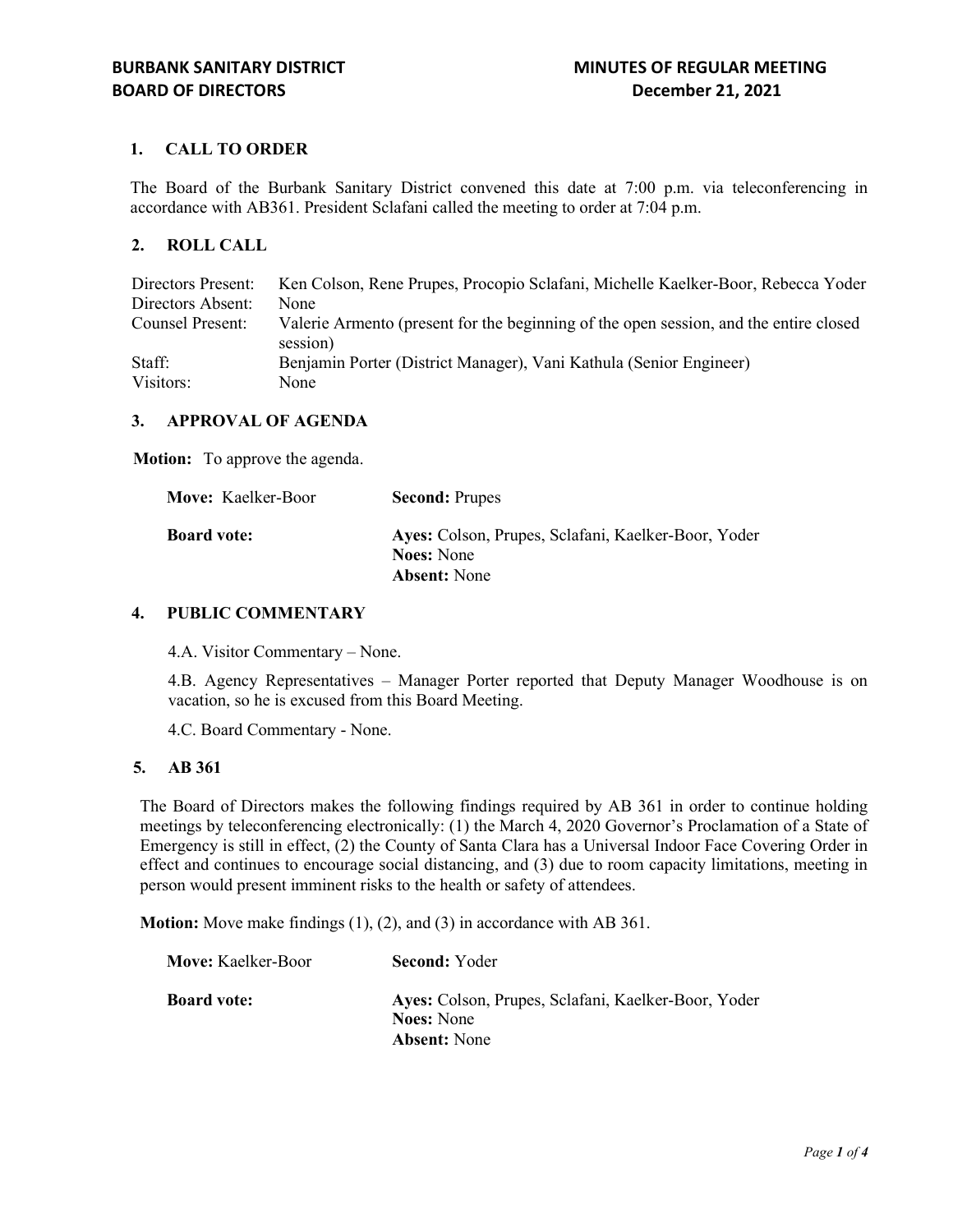# 6. CLOSED SESSION

5.A. CONFERENCE WITH LEGAL COUNSEL –EXISTING LITIGATION Government Code Section 54956.9(d)(1) Name of Case: County Sanitation District 2-3, West Valley Sanitation District, Cupertino Sanitary District, Burbank Sanitary District and the City of Milpitas v. The City of San Jose, The City of Santa Clara, and Does 1 through 50 inclusive.

Closed session discussion commenced at 7:12 pm and ended at 7:21 pm. Manager Porter and Senior Engineer Kathula were excused. No reportable action was taken at the closed session. Staff rejoined the regular session at 7:41 pm.

## 7. CONSENT CALENDAR

- 7.A. Approval of Minutes from the Regular Meetings of December 7, 2021
- Motion: To approve Meeting Minutes from the Regular Meetings of December 7, 2021.

| Move: Yoder        | <b>Second: Colson</b>                                                    |
|--------------------|--------------------------------------------------------------------------|
| <b>Board vote:</b> | Ayes: Prupes, Sclafani, Kaelker-Boor, Colson, Yoder<br><b>Noes:</b> None |
|                    | <b>Absent:</b> None                                                      |

#### 8. WARRANTS

8.A. Approval of Warrants.

- 1. Mark Thomas & Company, Inc. (District Management Services and BSD CIPs)
- 2. First Tech Federal Credit Union (Board of Directors' Payroll)
- 3. Richard Tanaka (District Advisor Services)
- 4. ABJDD Plumbing (Lateral Stoppage 439 Leigh Ave)
- 5. Imperium First Consulting (Davis Bacon Wages Consultant for CIP Project)
- 6. Inspection Services, Inc. (Special Inspection & Material Testing for CIP Project)
- 7. County Roads & Airports (Encroachment permit Annual Spring Clean-up)
- 8. California Association of Sanitation Agencies (CASA) Membership Renewal (2022)
- 9. State Water Resources Control Board (Annul Permit Fee 7/1/21 6/30/22)
- 10. Southwest Pipeline & Trenchless Corp (District-Wide CIP Project)

Motion: To approve Ten (10) warrants as listed.

| <b>Move:</b> Colson | <b>Second: Yoder</b>                                                                            |
|---------------------|-------------------------------------------------------------------------------------------------|
| <b>Board vote:</b>  | Ayes: Prupes, Sclafani, Kaelker-Boor, Colson, Yoder<br><b>Noes:</b> None<br><b>Absent:</b> None |

The Board inquired about the SSO incident. Manager Porter clarified that it was a standard backup call. The blockage was caused by roots in the lower lateral. District staff responded diligently and performed routine steps to resolve the issue.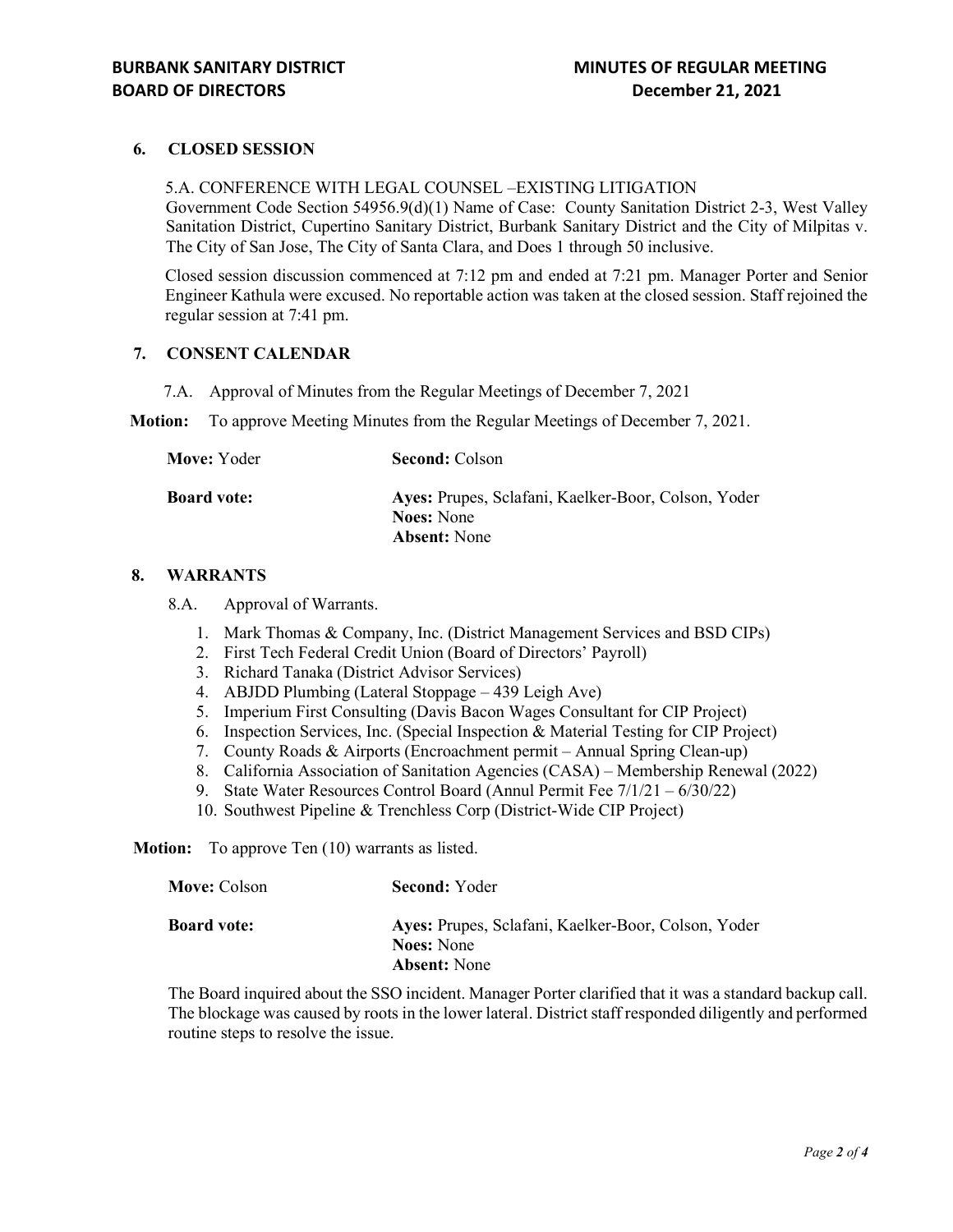### 9. NEW BUSINESS

9.A. Board Elections. Elect a new President and Secretary for 2022.

The Board nominated Director Sclafani for Board President and Director Prupes for Board Secretary for 2022.

Motion: To elect Director Sclafani for President.

| <b>Move: Prupes</b> | <b>Second: Colson</b>                                                                           |
|---------------------|-------------------------------------------------------------------------------------------------|
| <b>Board vote:</b>  | Ayes: Kaelker-Boor, Yoder, Colson, Prupes, Sclafani<br><b>Noes:</b> None<br><b>Absent:</b> None |

Motion: To elect Director Prupes for Secretary.

| <b>Move:</b> Colson | <b>Second:</b> Yoder                                                                            |
|---------------------|-------------------------------------------------------------------------------------------------|
| <b>Board vote:</b>  | Ayes: Sclafani, Kaelker-Boor, Colson, Yoder, Prupes<br><b>Noes:</b> None<br><b>Absent:</b> None |

## 10. OLD BUSINESS

10.A. Status of SRF Loan and CIP Update.

Manager Porter provided an update on the status of Budget Approval Package. District staff is awaiting approval of the budget and is preparing to submit the first reimbursement request upon approval.

Manager Porter also described visiting the site during CIP progression. The contractor appeared to be very proficient.

Senior Engineer Kathula will prepare three-week ahead schedule map that will be posted on Next Door.

10.B. Long Range Financial Planning.

Manager Porter sent out the google doc and strategic plan materials from other similar agencies that can be used to determine the content and direction of the long range financial plan.

Board to respond to the questionnaire by January 7, 2022

10.C. District Website Update.

Senior Engineer Kathula presented the Board the list of possible website enhancements that were developed during the BSD web migration process. She will email the Board the google document so that Board can provide their feedback by January 10, 2022.

10.D. GreenWaste Recovery, Inc. – Annual Spring Clean-Up Day Planning. Consider May 14, 2022, as the Annual Clean Up Day.

Board suggested to consider Sunday May 15, as the Annual Clean-up Day. Staff to check with GreenWaste and the school if they are available on Sunday, May 15, 2022. Staff also to check with GreenWaste if they plan to give away compost to the residents.

10.E. Annual Report.

Manger Porter presented the final draft of the annual report, which was edited by Mark Thomas graphic